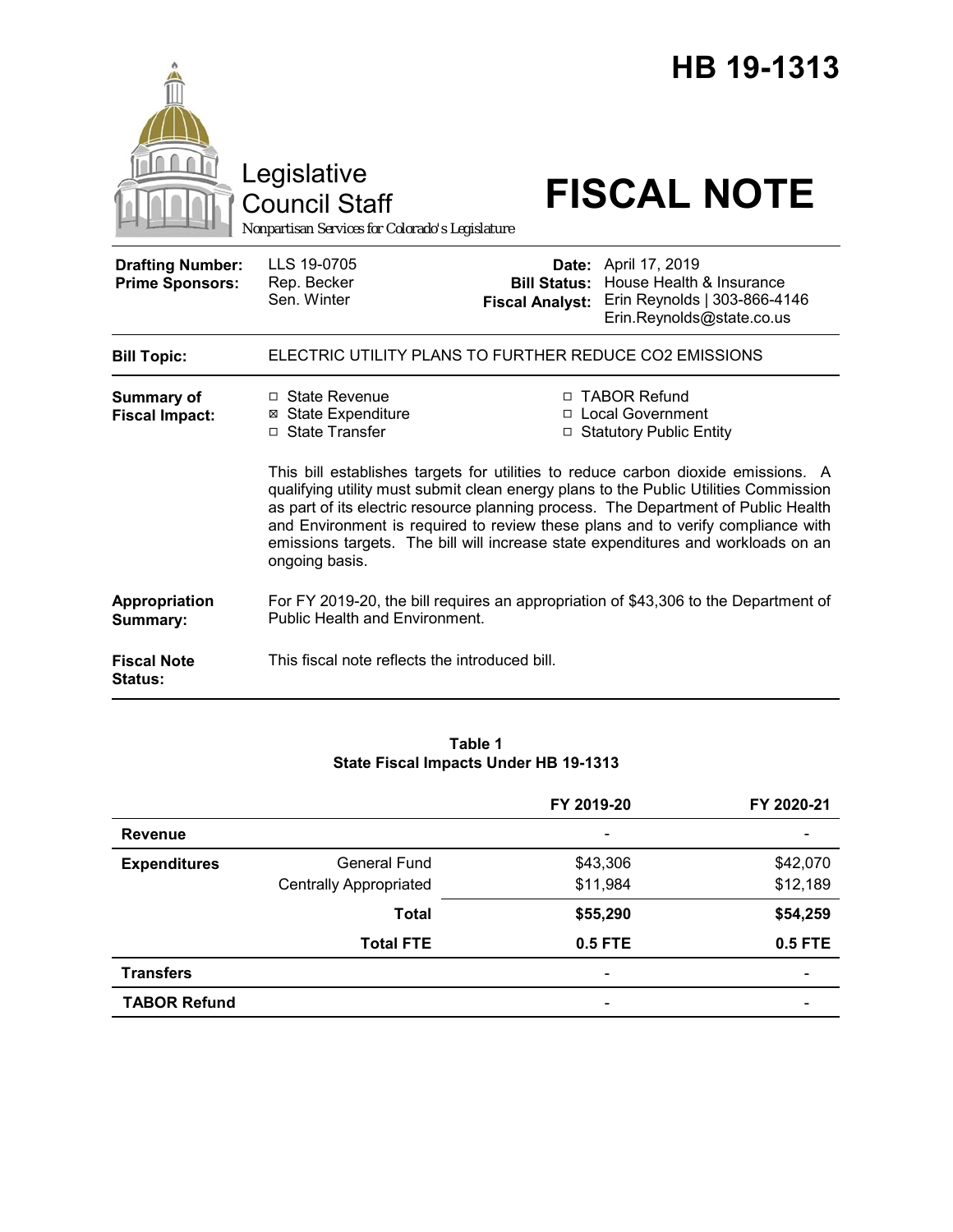April 17, 2019

## **Summary of Legislation**

This bill supplements existing state renewable energy standard laws by establishing targets for the reduction of carbon dioxide emissions from electricity generation by utilities serving more than 500,000 customers (Xcel Energy). These targets are an 80 percent reduction in carbon dioxide emission levels compared to 2005 levels by 2030; and a goal of a 100 percent reduction in carbon dioxide emission levels by 2050 and thereafter. Other utilities may opt in.

*Electric resource planning process.* The qualifying utility is directed to submit plans to the Public Utilities Commission (PUC) in the Department of Regulatory Agencies (DORA) as part of its ongoing resource acquisition planning process to address the clean energy targets. The approval process includes participation by the Air Pollution Control Division in the Department of Public Health and Environment (CDPHE) regarding the measurement of carbon dioxide emission reductions and estimates as to whether the clean energy plan will achieve the desired reductions.

**Rate recovery and requirements for the utility.** The qualifying utility may recover its costs of implementation through rates, as approved by the PUC, and own any generating resources and infrastructure necessary to effectuate the plan. The qualifying utility must use a competitive bidding process to fill the cumulative resource need identified in its next electric resource plan that includes a clean energy plan filed after January 1, 2020.

The bill prohibits an electric utility to own, as rate-based property, new eligible energy resources without competitive bidding if certain conditions are satisfied. The bill also requires electric resource acquisition decisions in front of the PUC to include documentation from the utility on employment metrics, the use of Colorado labor, and the availability of apprenticeship programs.

**Reporting.** Utilities that receive approval for a clean energy plan are required to report to the Governor, the PUC, and the Air Quality Control Commission in CDPHE on a list of matters, including its progress in implementing the plan and in reducing carbon dioxide emissions.

## **State Expenditures**

The bill is expected to increase state General Fund expenditures by \$55,290 and 0.5 FTE in FY 2019-20 and by \$54,259 and 0.5 FTE in FY 2020-21 and ongoing in the CDPHE, as shown in Table 2 and discussed below. Workload increases and potential expenditures for DORA are also discussed below.

| <b>EXPERIGILATES UNDER THE 13-1313</b>             |                               |            |  |  |
|----------------------------------------------------|-------------------------------|------------|--|--|
|                                                    | FY 2019-20                    | FY 2020-21 |  |  |
| Department of Public Health and Environment        |                               |            |  |  |
| <b>Personal Services</b>                           | \$38,128                      | \$41,595   |  |  |
| <b>Operating Expenses and Capital Outlay Costs</b> | \$5.178                       | \$475      |  |  |
| Centrally Appropriated Costs*                      | \$11,984                      | \$12,189   |  |  |
|                                                    | \$55,290<br><b>Total Cost</b> | \$54,259   |  |  |
|                                                    | 0.5 FTE<br><b>Total FTE</b>   | $0.5$ FTE  |  |  |

#### **Table 2 Expenditures Under HB 19-1313**

 *\* Centrally appropriated costs are not included in the bill's appropriation.*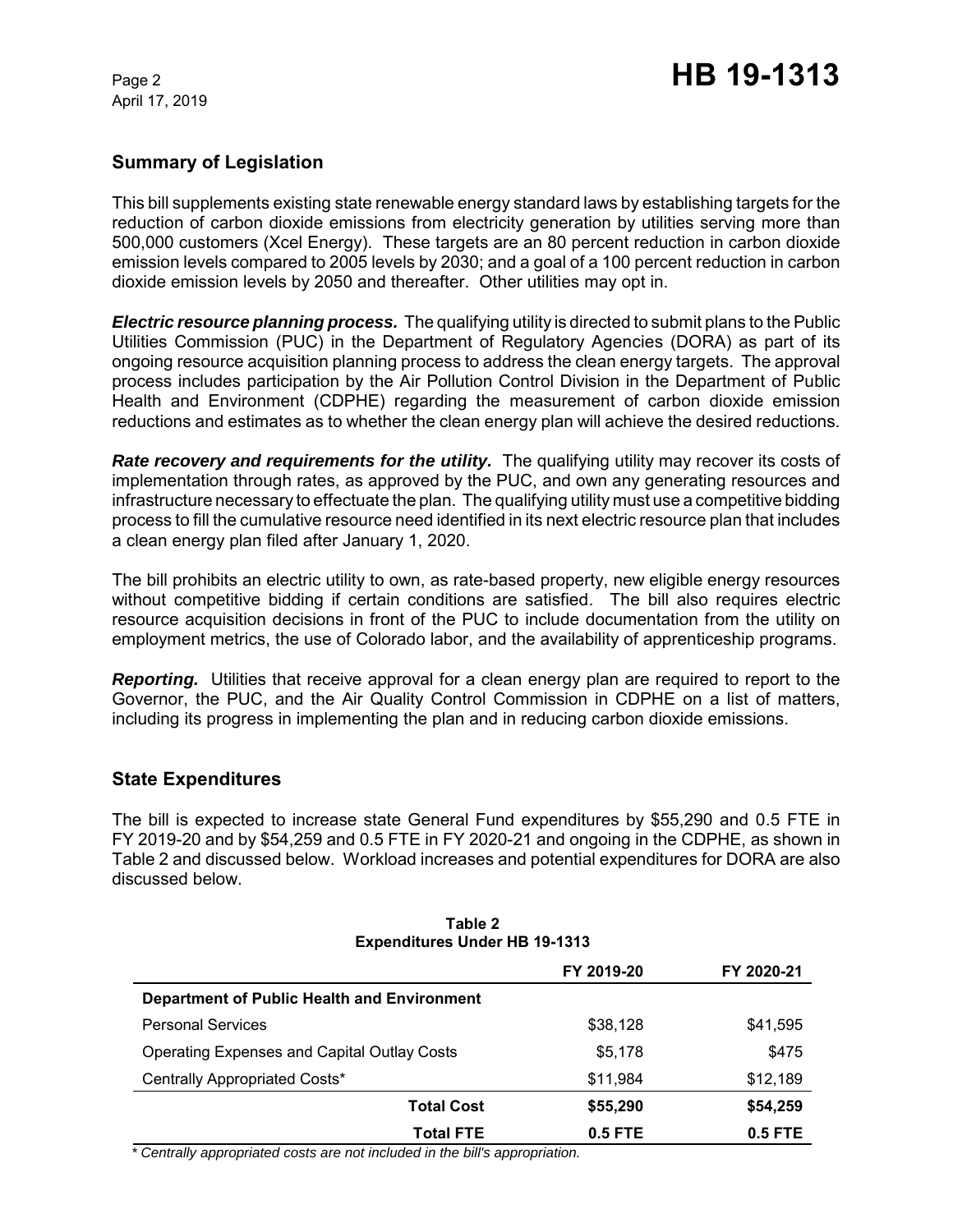April 17, 2019

**Department of Public Health and Environment.** The bill requires 0.5 FTE Environmental Protection Specialist in the APCD to develop carbon dioxide emission measurement methodology; participate in the electric resource planning process at the PUC; and verify compliance with emissions targets under the bill. Costs assume a July 1, 2019, start date and reflect the General Fund pay date shift.

- *Carbon dioxide emission measurement methodology.* The APCD staff will seek input from the PUC, utilities, and other stakeholders to establish a carbon dioxide emission measurement methodology. It is assumed this effort will require regular monthly meetings through FY 2020-21 until the methodology is finalized.
- *Electric resource planning process participation.* The APCD staff will participate in a review of Xcel Energy's clean energy plan during its upcoming electric resource planning process in FY 2019-20. Staff will develop expertise in the subject matter, coordinate with PUC staff and stakeholders, and develop methodologies to measure whether the clean energy plan will achieve the desired reductions.
- *Verification of compliance with emissions targets.* The APCD currently regulates air emissions from electric generating units. These units have continuous emission monitoring systems to measure carbon dioxide emissions directly out of the stacks and are based on gross electric generation. The bill requires the APCD to track carbon dioxide emissions based on retail sales, which will require the creation of a new methodology. The Division spent time working with stakeholders to address the Environmental Protection Agency's Clean Power Plan from 2014 to 2016, where challenges in measuring emissions in comparison to a carbon dioxide emission limit were identified. There is also a significant difference between gross generation and net sales. As a result, the CDPHE may require additional resources to verify compliance with emissions targets and may seek additional resources through the annual budget process.

**Department of Regulatory Agencies.** The clean energy plans from Xcel Energy will be integrated into the existing electric resource planning process which occurs every four years. The fiscal note assumes that only Xcel Energy will be subject to the requirements of the bill as it is the only utility in the state serving over 500,000 electric customers. Besides Black Hills Energy, which is already subject to PUC regulation and the electric resource planning process, if one or more currently unregulated utilities seek voluntary participation, the PUC will require approximately four additional staff, including two professional engineers and two rate and financial analysts, per electric resource planning process. DORA will seek these resources through the annual budget process if necessary. For informational purposes, the electric resource planning process includes development of a load forecast, evaluation of the utility's current resources, determination of need for additional resources, and the utility's proposed plan for acquiring the resources to meet the identified need. The process covers a 7-year resource acquisition period and a 25-year planning period, as required by PUC rules.

**Centrally appropriated costs.** Pursuant to a Joint Budget Committee policy, certain costs associated with this bill are addressed through the annual budget process and centrally appropriated in the Long Bill or supplemental appropriations bills, rather than in this bill. These costs, which include employee insurance and supplemental employee retirement payments, are estimated to be \$11,984 in FY 2019-20 and \$12,189 in FY 2020-21.